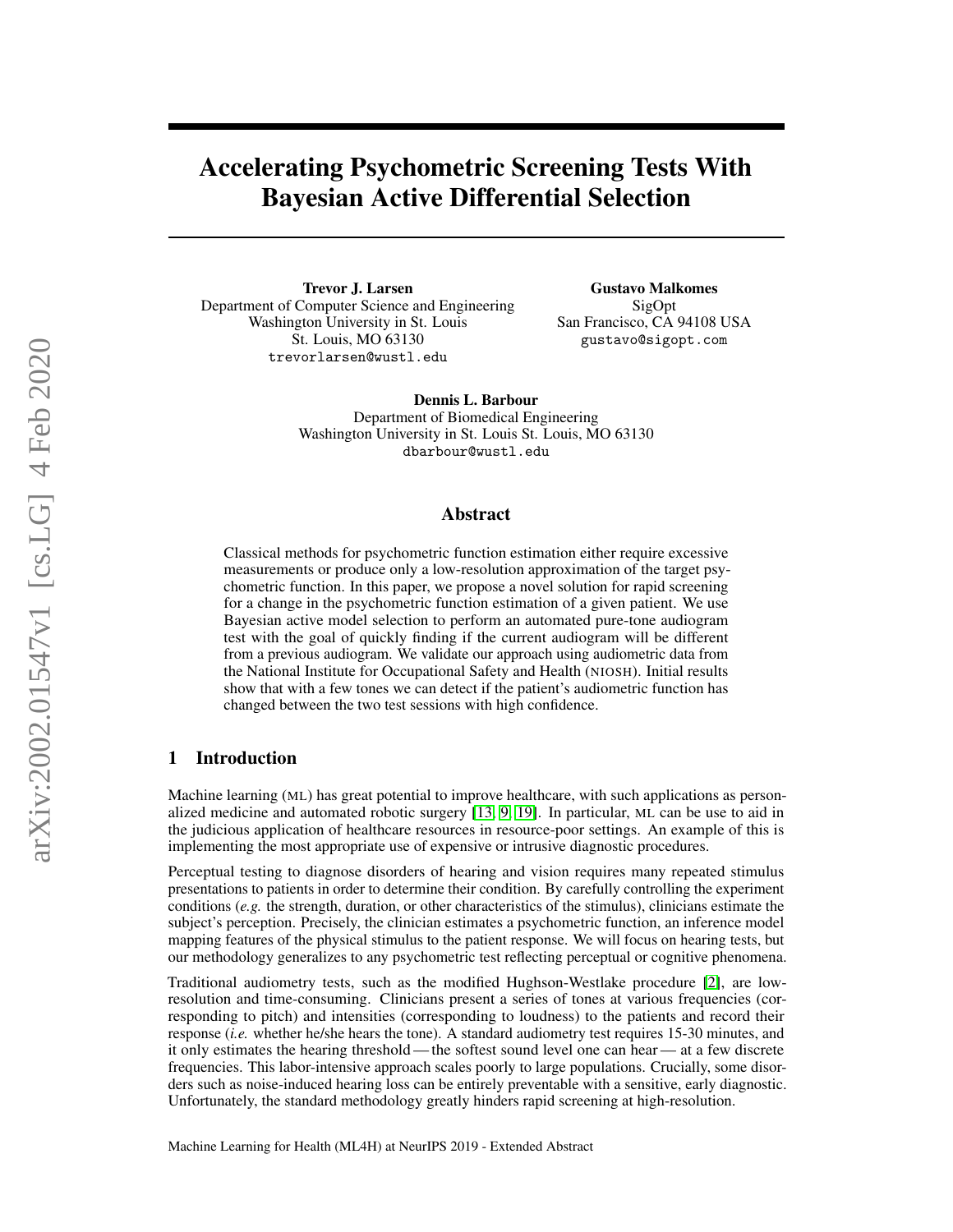Alternative tests have been investigated, and special interest has been given to procedures using Bayesian active learning [\[14,](#page-4-3) [18\]](#page-5-1). In this framework, it is possible to leverage audiologist's expertise to construct automated audiometry tests. Active learning strategies for estimating a patient's hearing threshold were studied in [\[18,](#page-5-1) [20,](#page-5-2) [7\]](#page-4-4). Gardner et al. [\[6\]](#page-4-5) further applied Bayesian active model selection to rapid screening for noice-induced hearing loss.

In this work, we extend previous approaches on Bayesian active learning for audiometry tests by mathematically incorporating prior information about the patients. Our framework enables rapid screening for changes in the patient's clinical condition. Given a previous audiometry test, our approach automatically delivers a sequence of stimuli to quickly determine whether the patient's hearing thresholds are similar or different than a reference exam, such as a previous test in the same patient or a population average.

#### 2 Bayesian Active Differential Selection

Consider supervised learning problems defined on an input space  $\mathcal X$  and an output space  $\mathcal Y$ . We are given a set of observations  $\mathcal{D} = (\mathbf{X}, \mathbf{y})$ , where X represents the design matrix of independent variables  $x_i \in \mathcal{X}$  and y the associated vector of dependent variables  $y_i = y(\mathbf{x}_i) \in \mathcal{Y}$ . We assume that these data were generated via a latent function  $f: \mathcal{X} \to \mathbb{R}$  with a known observation model  $p(\mathbf{y} \mid \mathbf{f})$ , where  $f_i = f(\mathbf{x}_i)$ . In this context the latent function f is the psychometric function, and the initial data were obtained during a previous exam in the same patient.

Suppose that, after some undetermined period of time following the first exam, we wish to collect a new set of observations  $\mathcal{D}'$  from the same phenomenon f, e.g., the psychometric function in the same individual. Our goal is to perform measurements—select  $\mathbf{x}^* \in \mathcal{X}$  and observe  $y^* = y(\mathbf{x}^*)$ —to quickly distinguish whether or not the latent function  $f$  has changed. In our medical application, this translates to rapid screening for a different clinical condition or a change in condition.

We begin by modeling this as a two-task *active learning* problem <sup>[1](#page-1-0)</sup>. We define a new input space by augmenting  $\chi$  with a feature representing which task (or test) the data points come from, *i.e.*,  $\mathcal{X}' : \mathcal{X} \times \mathcal{T}$ , where  $\mathcal{T} = \{1, 2\}$ . For all prior observations we have  $\mathcal{D} = (\mathbf{X}, \mathbf{1}], \mathbf{y}$  and each new observation will be from the new task,  $\mathbf{x}^* = [\mathbf{x}^T, 2]^T, \mathbf{x} \in \mathcal{X}$ . Next, we hypothesize that the data can be explained by one of two probabilistic models:  $\mathcal{M}_f$ , which assumes that  $\mathcal D$  and  $\mathcal D'$  come from the same underlying function f; and  $\mathcal{M}_g$ , which offers a different explanation for the most recent set of observations  $\mathcal{D}'$ . Under these assumptions we are interested in selecting candidate locations  $\mathbf{x}^*$  to quickly differentiate these two models. We pursue this goal motivated by ideas from information theory, which were successfully applied in a series of active-learning papers [\[11,](#page-4-6) [8,](#page-4-7) [7,](#page-4-4) [10,](#page-4-8) [12,](#page-4-9) [6\]](#page-4-5). Specifically, we select  $x^*$  maximizing the mutual information between the observation  $y^*$  and the unknown models:

$$
I(y^*; \mathcal{M} \mid \mathbf{x}^*, \mathcal{D} \cup \mathcal{D}') = H[y^* \mid \mathbf{x}^*, \mathcal{D} \cup \mathcal{D}'] - \mathbb{E}_{\mathcal{M}}[H[y^* \mid \mathbf{x}^*, \mathcal{D} \cup \mathcal{D}', \mathcal{M}]], \tag{1}
$$

where  $H$  indicates differential entropy  $[3, 6]$  $[3, 6]$  $[3, 6]$ . We use the (more-tractable) formulation of mutual information ([\[6\]](#page-4-5)) that requires only computing the model-conditional predictive distributions:  $\{p(y^*)\}$  $\mathbf{x}^*, \mathcal{D} \cup \mathcal{D}', \mathcal{M}_i$ , the differential entropy of each of these distributions, and the differential entropy of the model-marginal predictive distribution:

$$
p(y^* \mid \mathbf{x}^*, \mathcal{D} \cup \mathcal{D}') = \sum_j p(y^* \mid \mathbf{x}^*, \mathcal{D} \cup \mathcal{D}', \mathcal{M}_j) p(\mathcal{M}_j \mid \mathcal{D} \cup \mathcal{D}')
$$
(2)

Bayesian Active Differential Selection for Gaussian processes. Following a series of work on active learning for audiometry, we use a GP to model the psychometric function [\[1,](#page-4-11) [18,](#page-5-1) [5,](#page-4-12) [21,](#page-5-3) [20,](#page-5-2) [7,](#page-4-4) [6\]](#page-4-5). A Gaussian Process (GP) is completely defined by its first two moments, a mean function  $\mu: \mathcal{X}' \to \mathbb{R}$ and a covariance or kernel function  $K: \mathcal{X}'^2 \to \mathbb{R}$ . For further details on GPs see [\[17\]](#page-5-4).

**Audiometric function model**  $\mathcal{M}_f$ . We use a constant prior mean function  $\mu_f(.) = c$  to model a frequency-independent natural threshold. While audiograms do not necessary have a constant mean, previous research has shown that a constant mean function is sufficient for modeling audiograms, as

<span id="page-1-0"></span><sup>1</sup>We use active learning in its broader sense of intelligently selecting observations to achieve *any* goal, as opposed to restricting it to *learning* predictors with few training samples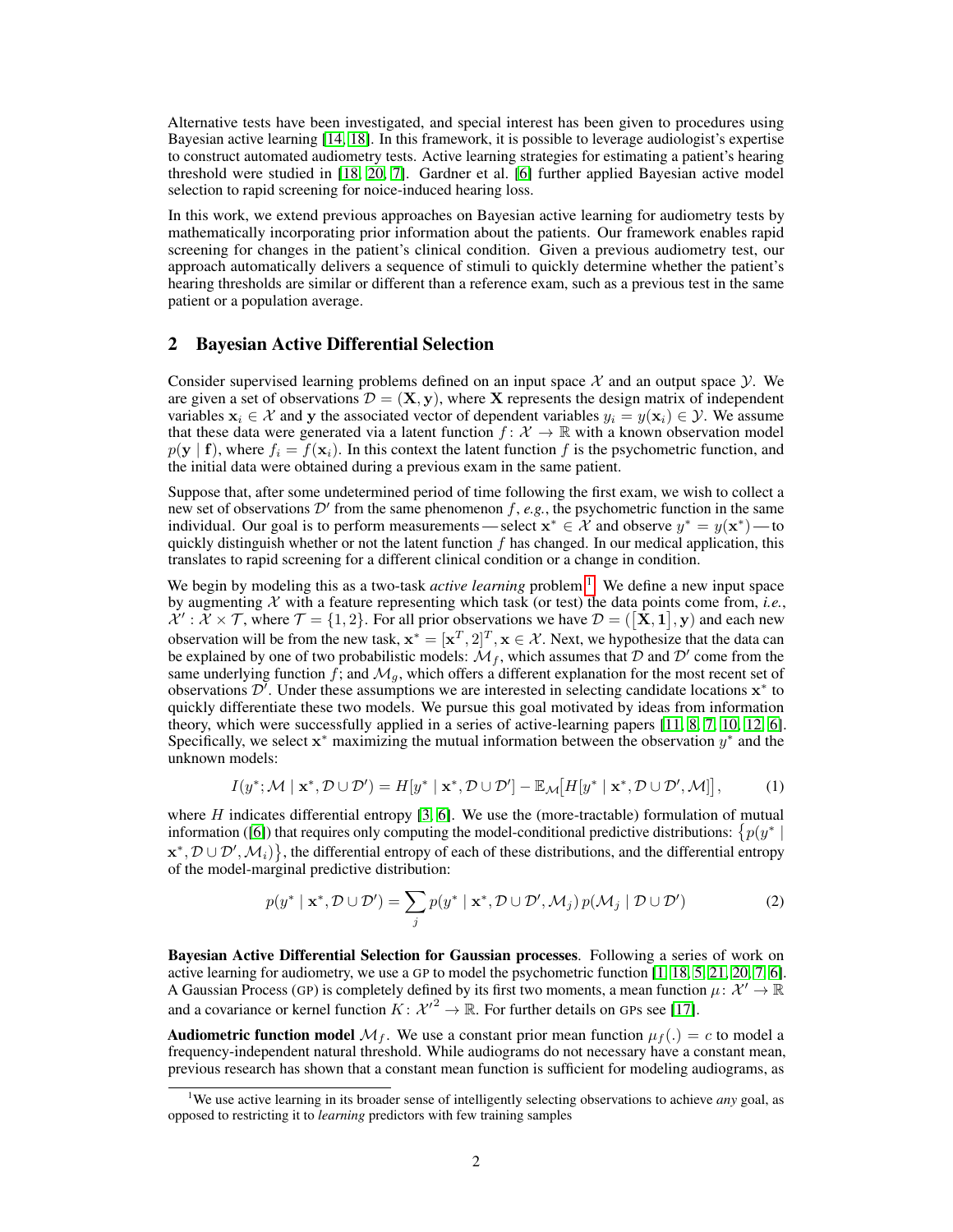the covariance function captures the shape of the psychometric function in the posterior distribution [\[1,](#page-4-11) [20,](#page-5-2) [7\]](#page-4-4). For the covariance function, we use a linear kernel in intensity and a squared-exponential covariance in frequency as proposed by [\[7,](#page-4-4) [6\]](#page-4-5). Let  $[i, \phi]$  represent a tone stimulus, with i representing its intensity and  $\phi$  its frequency, and set  $\mathbf{x} = [i, \phi, t] \in \mathcal{X}'$ , where t is the task-related feature. The covariance function of our first model is independent of the task and given by:

<span id="page-2-0"></span>
$$
K_f([i, \phi, t], [i', \phi', t']) = K_{[i, \phi]}([i, \phi], [i', \phi']) = \alpha i i' + \beta \exp\left(-\frac{1}{2\ell^2}|\phi - \phi'|^2\right),\tag{3}
$$

where  $\alpha, \beta > 0$  weight each component and  $\ell > 0$  is a length scale of frequency-dependent random deviations from a constant hearing threshold. This kernel enforces the idea that i) hearing is monotonic as a function of intensity, and ii) the audiometric function should be continuous and smooth across the frequency domain because nearby locations in the cochlea are physically coupled [\[7\]](#page-4-4).

Our  $\mathcal{M}_f$  is a GP model,  $f = \mathcal{GP}(\mu_f, K_f)$ , with cumulative Gaussian likelihood (probit regression), where y takes a Bernoulli distribution with probability  $\Phi(f(\mathbf{x}))$ , and  $\Phi$  is the Gaussian CDF. Computing the exact form of the latent posterior distribution is intractable because of the probit likelihood function. Thus, the posterior must be approximated. For this model, we use the *expectation propagation* (EP) approximation [\[16,](#page-5-5) [17\]](#page-5-4). Additionally, we perform inference by maximizing the hyperparameter posterior, finding the maximum *a posteriori* (MAP) hyperparameters:

$$
\hat{\theta} = \underset{\theta}{\arg\max} \log p(\theta \mid \mathcal{D}, \mathcal{M}_f) = \underset{\theta}{\arg\max} \log p(\theta \mid \mathcal{M}_f) + \log(\mathbf{y} \mid \mathbf{X}, \theta, \mathcal{M}_f). \tag{4}
$$

Notice that we only perform inference after observing D. During the active-learning procedure for constructing  $\mathcal{D}'$ , we fix the MAP hyperparameters, due to our hypothesis that the new observations  $\mathcal{D}'$ should not drastically change our belief about  $f$ .

**Differential model**  $\mathcal{M}_g$ . The previous model assumes that both  $\mathcal{D}$  and  $\mathcal{D}'$  can be explained by the same probabilistic model. Now, we present our differential model, which has a less restrictive assumption. We assume that the first set of observations  $D$  was generated by a latent function  $f$  and that the new observations  $(x^*, y^*) \in \mathcal{D}'$  are generated by a different latent function  $g: \mathcal{X}' \to \mathbb{R}$ . Specifically, we use the following kernel to capture the correlation between both tasks:

$$
K_g([i, \phi, t], [i', \phi', t']) = K_t(t, t') \times K_{[i, \phi]}([i, \phi], [i', \phi'])
$$
\n(5)

where  $K_{[i,\phi]}$  is the same as in [\(3\)](#page-2-0) and the task or conjoint kernel is defined as:

$$
K_t(t, t') = \begin{cases} 1 & t = t' \\ \rho_t & t \neq t' \end{cases}
$$

The new parameter  $\rho_t$  can be interpreted as the correlation between tasks and is referred to as the task or conjoint correlation. We learn the hyperparameters of this model for both mean and covariance functions. Hyperparameters associated exclusively to the first task are fixed, similarly to previous model. For the input locations related to the second task  $t = 2$ , we optimize  $\theta_g = (c_g, \alpha_g, \beta_g, \ell_g)$ after obtaining each new observation. The exception is the conjoint correlation parameter  $\rho_t$ , which is marginalized by sampling 50 linearly uniformly spaced points in  $[-1, 1]$ . Details in the Appendix.

#### 3 Discussion and conclusion

We want to evaluate if our approach, Bayesian Active Differential Selection (BADS), can quickly detect whether the patient's hearing thresholds are similar or different than a given reference exam.

NIOSH database median audiogram generation. To construct high-fidelity ground truth models, we used data from over 1 million audiograms available in the NIOSH database [\[15\]](#page-4-13). Each entry of this database includes 7 threshold intensity values per ear at 500 Hz, 1000 Hz, 2000 Hz, 3000 Hz, 4000 Hz, 6000 Hz and 8000 Hz. We classified each ear into one of seven categories of hearing loss, based on the pure-tone average (PTA) of each ear, calculated by taking the mean of the threshold values at 500 Hz, 1000 Hz, and 2000 Hz. These categories are indicated in Table [2A](#page-7-0). Within each category, we generated a canonical audiogram by taking the median threshold value at each frequency. Ground truths were then extrapolated from these threshold values using a cubic spline interpolation in the frequency domain, followed by creating a sigmoid in the intensity domain. The resulting ground truth audiograms are presented in Figure [2A](#page-8-0).

Experimental setup. These ground truths were then used to simulate patient's response of a given category or clinical condition. We use the GP AMLAG framework [\[21,](#page-5-3) [5\]](#page-4-12) for obtaining 50 initial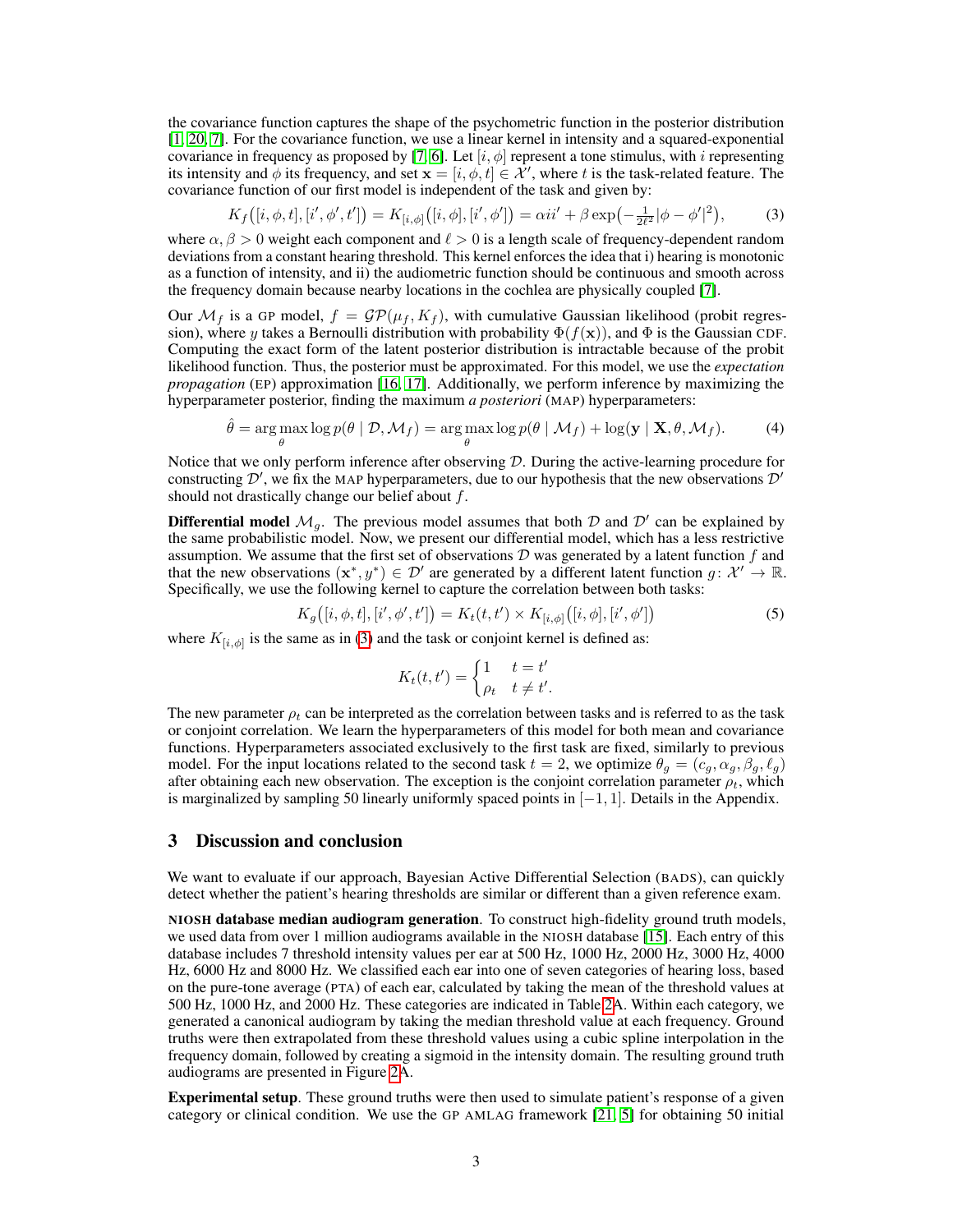<span id="page-3-2"></span>

Figure 1: Posterior probability of best model as function of number of iterations (tones delivered). Solid lines represent the median. Upper and lower quartiles displayed by the shaded regions

| <b>NEW</b><br><b>OLD</b> | Normal       | Slight       | Mild         | Moderate     | M. Severe    | Severe       | Profound     |
|--------------------------|--------------|--------------|--------------|--------------|--------------|--------------|--------------|
| Normal                   | $7.2 + 1.6$  | $5.8 + 2.9$  | $3.8 + 0.79$ | $3.7 + 0.48$ | $3.5 + 0.53$ | $3.7 + 0.48$ | $3.5 + 0.53$ |
| Slight                   | $5.0 + 0.47$ | $5.4 + 0.70$ | $9.9 + 1.8$  | $3.2 + 0.42$ | $3.3 + 0.48$ | $3.1 + 0.32$ | $3.0 + 0$    |
| Mild                     | $4.5 + 0.53$ | $6.7 + 3.6$  | $4.1 + 0.32$ | $12 + 2.5$   | $2.7 + 0.48$ | $2.9 + 0.32$ | $2.9 + 0.32$ |
| Moderate                 | $4.1 + 0.32$ | $4.5 + 0.53$ | $7.4 + 4.1$  | $3.8 + 0.63$ | $11 + 2.6$   | $3.0 + 0$    | $2.6 + 0.52$ |
| M. Severe                | $4.4 + 0.52$ | $4.3 + 0.48$ | $7.5 + 2.8$  | $16 + 8.0$   | $3.9 + 0.88$ | $11 + 2.6$   | $2.8 + 0.42$ |
| Severe                   | $4.2 + 0.63$ | $4.2 + 0.42$ | $4.3 + 0.48$ | $8.2 + 3.4$  | $14 + 9.2$   | $4.2 + 1.1$  | $2.7 + 0.48$ |
| Profound                 | $3.0 + 0$    | $3.0 + 0$    | $3.5 + 0.53$ | $3.6 + 0.84$ | $3.3 + 0.48$ | $4.2 + 0.63$ |              |

<span id="page-3-0"></span>Table 1: Number of iterations to achieve Bayes Factor equal or above 100 using BADS. For each pair of (OLD, NEW) conditions, we performed 10 experiments. Average and standard deviation are shown.

observations  $D$ , corresponding to the first exam. Specifically, we sample 15 points using the pseudorandom Halton sampling method and choose another 35 using the mutual information criterion between the output variable and the latent function  $I(y^*; f)$  [\[7,](#page-4-4) [11\]](#page-4-6). This gives the initial data from the previous exam, or simply, OLD exam. The new observations, representing the current or NEW exam  $\mathcal{D}'$ , were selected by the methods compared below using the respective ground truth data for responses. All combinations of OLD and NEW exams result in 49 experimental conditions, and we further repeat each experiment 10 times.

Preliminary results. First, we evaluate how quickly BADS selects observations to differentiate between both models,  $\mathcal{M}_f$  (same) and  $\mathcal{M}_g$  (different). We compute how many iterations (tones) are needed to achieve a Bayes Factor BF between these models equal to or greater than 100, suggesting strong evidence in favor of one of them. Because we know the ground truth model, we present the results in Table [1,](#page-3-0) considering the BF ratio in favor of the model that we consider to be "correct"<sup>[2](#page-3-1)</sup>. The results indicate that, on average, fewer than 6 tones are required for differentiating between same or different models. Differentiating between more similar classes is more challenging, but even in these cases fewer than 20 tones are needed. The profound/profound case is an exception due to its degenerate nature (all responses are negative). In Table [3A](#page-7-1), we show the median, lower and upper quartiles of the posterior probability of the "correct" model as we obtain more observations.

We also compare BADS against three different active learning strategies. We kept the evaluation procedure the same, *i.e.*, we compute the model posterior over both models considering all gathered data. Our first baseline is similar to how we collected the data from the previous exam, using Bayesian active learning by disagreement BALD that computes  $I(y^*; f)$ . This simulates a procedure that ignores previous information; hence during the decision-making part we simply compute the strategy with respect to the most recent data,  $I(y^*, f | \mathcal{D}')$ . Our second baseline is an adaptation of uncertainty sampling (US) considering both models and all data. The last baseline is random sampling (RND). Figure [1](#page-3-2) shows results for three selected experiments. BADS results were averaged across 10 experiments during 15 iterations, and the baselines ran for more iterations and were averaged across 5 experiments. These initial results indicate that BADS outperforms the baselines.

<span id="page-3-1"></span> $2W$ e are not claiming correctness in its technical sense, but merely regarding this constructed experiment.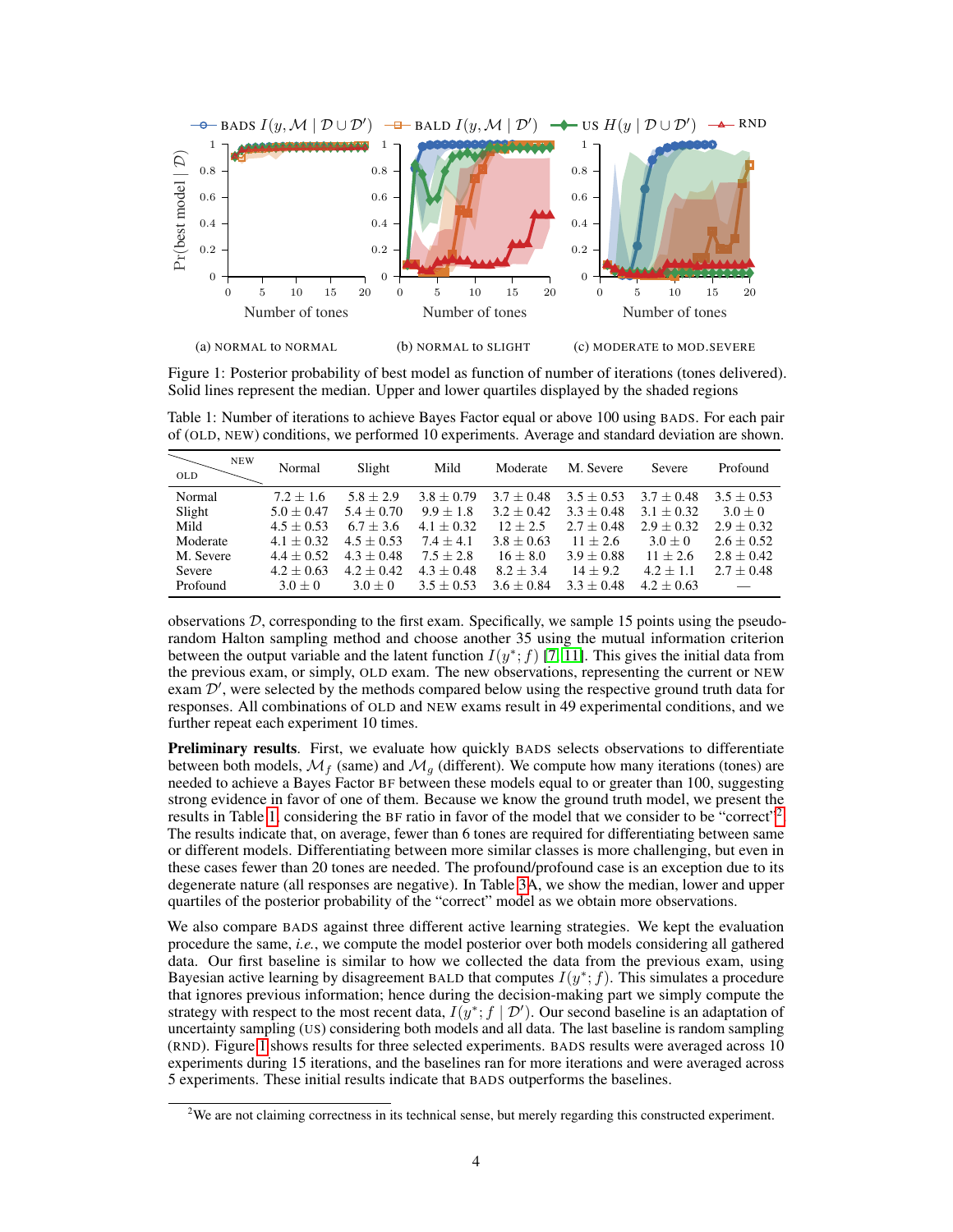Conclusion. In this paper we proposed a novel framework for quickly determining whether a complex physiological system is in a different state than a reference. Previously, complete models of both systems would need to be estimated before their similarity could be evaluated. Bayesian active differential selection enables queries of the new system that are most informative in order to answer the question of whether it is the same as or different from the reference system. Efficiency gains are substantial, enabling accurate audiogram classification in a relatively small number of query tones.

#### References

- <span id="page-4-11"></span>[1] Dennis L. Barbour, James C. DiLorenzo, Kiron A. Sukesan, Xinyu D. Song, Jeff Y. Chen, Eleanor A. Degen, Katherine L. Heisey, and Roman Garnett. Conjoint psychometric field estimation for bilateral audiometry. *Behavior Research Methods*, 51(3):1271–1285, 2019.
- <span id="page-4-2"></span>[2] Raymond Carhart and James F Jerger. Preferred method for clinical determination of pure-tone thresholds. *Journal of speech and hearing disorders*, 24(4):330–345, 1959.
- <span id="page-4-10"></span>[3] Daniel R Cavagnaro, Jay I Myung, Mark A Pitt, and Janne V Kujala. Adaptive design optimization: A mutual information-based approach to model discrimination in cognitive science. *Neural computation*, 22(4):887–905, 2010.
- <span id="page-4-14"></span>[4] John G Clark et al. Uses and abuses of hearing loss classification. *Asha*, 23(7):493–500, 1981.
- <span id="page-4-12"></span>[5] James C DiLorenzo. Conjoint audiogram estimation via gaussian process classification. In *Master of Science thesis*, 2017.
- <span id="page-4-5"></span>[6] Jacob Gardner, Gustavo Malkomes, Roman Garnett, Kilian Q Weinberger, Dennis Barbour, and John P Cunningham. Bayesian active model selection with an application to automated audiometry. In *Advances in Neural Information Processing Systems 28*, pages 2386–2394. 2015.
- <span id="page-4-4"></span>[7] Jacob R. Gardner, Xinyu Song, Kilian Q. Weinberger, Dennis Barbour, and John P. Cunningham. Psychophysical Detection Testing with Bayesian Active Learning. In *UAI*, 2015.
- <span id="page-4-7"></span>[8] Roman Garnett, Michael A Osborne, and Philipp Hennig. Active Learning of Linear Embeddings for Gaussian Processes. In *UAI*, pages 230–239, 2014.
- <span id="page-4-1"></span>[9] Margaret A. Hamburg and Francis S. Collins. The path to personalized medicine. *New England Journal of Medicine*, 363(4):301–304, 2010. PMID: 20551152.
- <span id="page-4-8"></span>[10] José Miguel Hernández-Lobato, Matthew W Hoffman, and Zoubin Ghahramani. Predictive Entropy Search for Efficient Global Optimization of Black-box Functions. In *NIPS*, pages 918–926, 2014.
- <span id="page-4-6"></span>[11] Neil Houlsby, Ferenc Huszar, Zoubin Ghahramani, and Jose M Hernández-Lobato. Collaborative Gaussian Processes for Preference Learning. In *NIPS*, pages 2096–2104, 2012.
- <span id="page-4-9"></span>[12] Neil Houlsby, José M Hernández-Lobato, and Zoubin Ghahramani. Cold-start Active Learning with Robust Ordinal Matrix Factorization. In *ICML*, pages 766–774, 2014.
- <span id="page-4-0"></span>[13] Igor Kononenko. Machine learning for medical diagnosis: history, state of the art and perspective. *Artificial Intelligence in Medicine*, 23(1):89 – 109, 2001. ISSN 0933-3657. doi: https://doi. org/10.1016/S0933-3657(01)00077-X. URL [http://www.sciencedirect.com/science/](http://www.sciencedirect.com/science/article/pii/S093336570100077X) [article/pii/S093336570100077X](http://www.sciencedirect.com/science/article/pii/S093336570100077X).
- <span id="page-4-3"></span>[14] Marjorie R. Leek. Adaptive procedures in psychophysical research. *Perception & Psychophysics*, 63(8):1279–1292, Nov 2001. ISSN 1532-5962. doi: 10.3758/BF03194543. URL [https:](https://doi.org/10.3758/BF03194543) [//doi.org/10.3758/BF03194543](https://doi.org/10.3758/BF03194543).
- <span id="page-4-13"></span>[15] Elizabeth A Masterson, SangWoo Tak, Christa L Themann, David K Wall, Matthew R Groenewold, James A Deddens, and Geoffrey M Calvert. Prevalence of hearing loss in the united states by industry. *American journal of industrial medicine*, 56(6):670–681, 2013.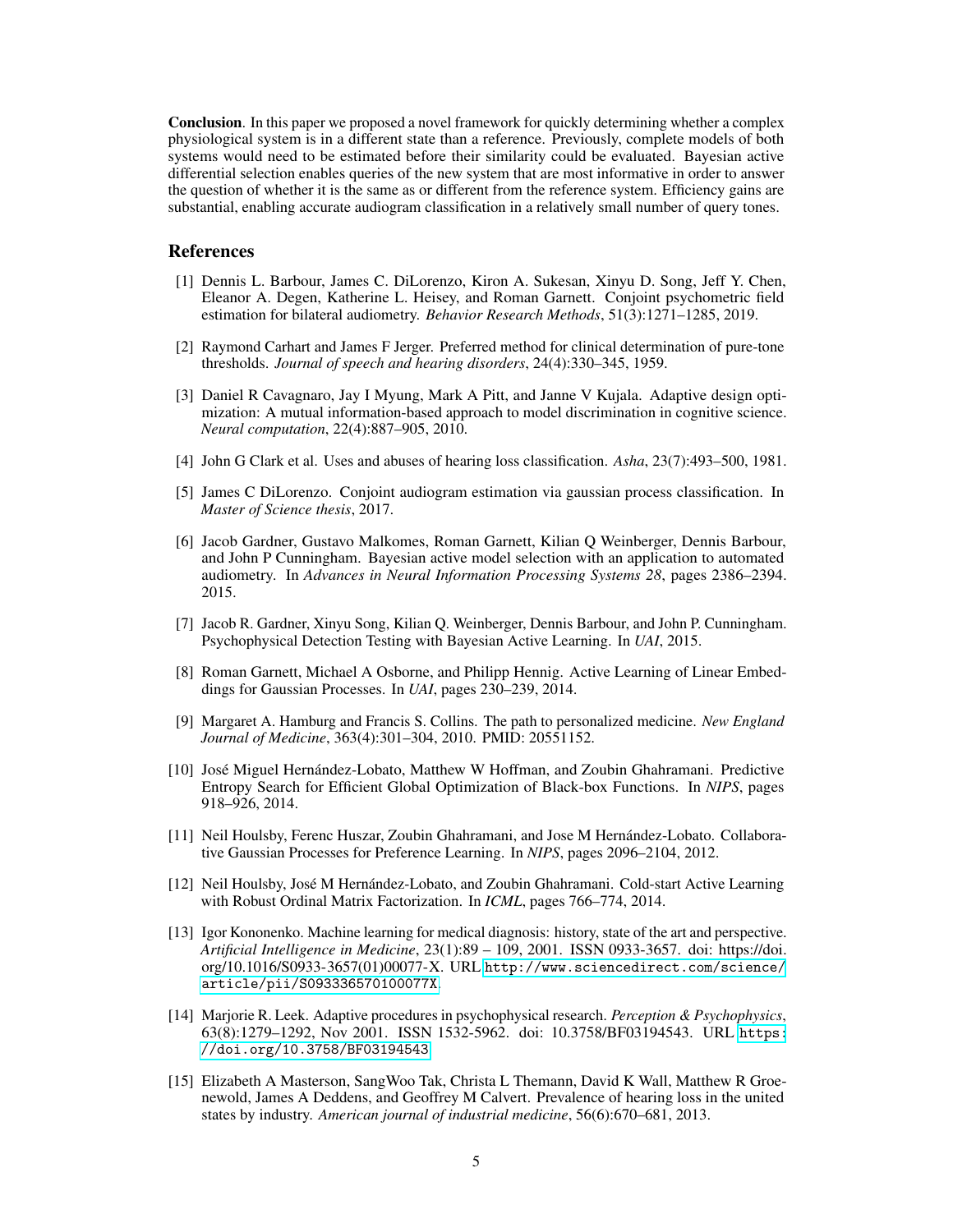- <span id="page-5-5"></span>[16] Thomas P Minka. Expectation propagation for approximate bayesian inference. In *Proceedings of the Seventeenth conference on Uncertainty in artificial intelligence*, pages 362–369. Morgan Kaufmann Publishers Inc., 2001.
- <span id="page-5-4"></span>[17] C. E. Rasmussen and C. K. I. Williams. *Gaussian Processes for Machine Learning*. MIT Press, 2006.
- <span id="page-5-1"></span>[18] Josef Schlittenlacher, Richard E. Turner, and Brian C. J. Moore. Audiogram estimation using bayesian active learning. *The Journal of the Acoustical Society of America*, 144(1):421–430, 2018.
- <span id="page-5-0"></span>[19] Azad Shademan, Ryan S. Decker, Justin D. Opfermann, Simon Leonard, Axel Krieger, and Peter C. W. Kim. Supervised autonomous robotic soft tissue surgery. *Science Translational Medicine*, 8(337):337ra64–337ra64, 2016. ISSN 1946-6234.
- <span id="page-5-2"></span>[20] X. D. Song, B. M. Wallace, J. R. Gardner, N. M. Ledbetter, K. Q. Weinberger, and D. L. Barbour. Fast, Continuous Audiogram Estimation Using Machine Learning. In *Ear and hearing*, pages 326–335, 2015.
- <span id="page-5-3"></span>[21] Xinyu D. Song, Roman Garnett, and Dennis L. Barbour. Psychometric function estimation by probabilistic classification. *The Journal of the Acoustical Society of America*, 141(4):2513–2525, 2017. doi: 10.1121/1.4979594. URL <https://doi.org/10.1121/1.4979594>.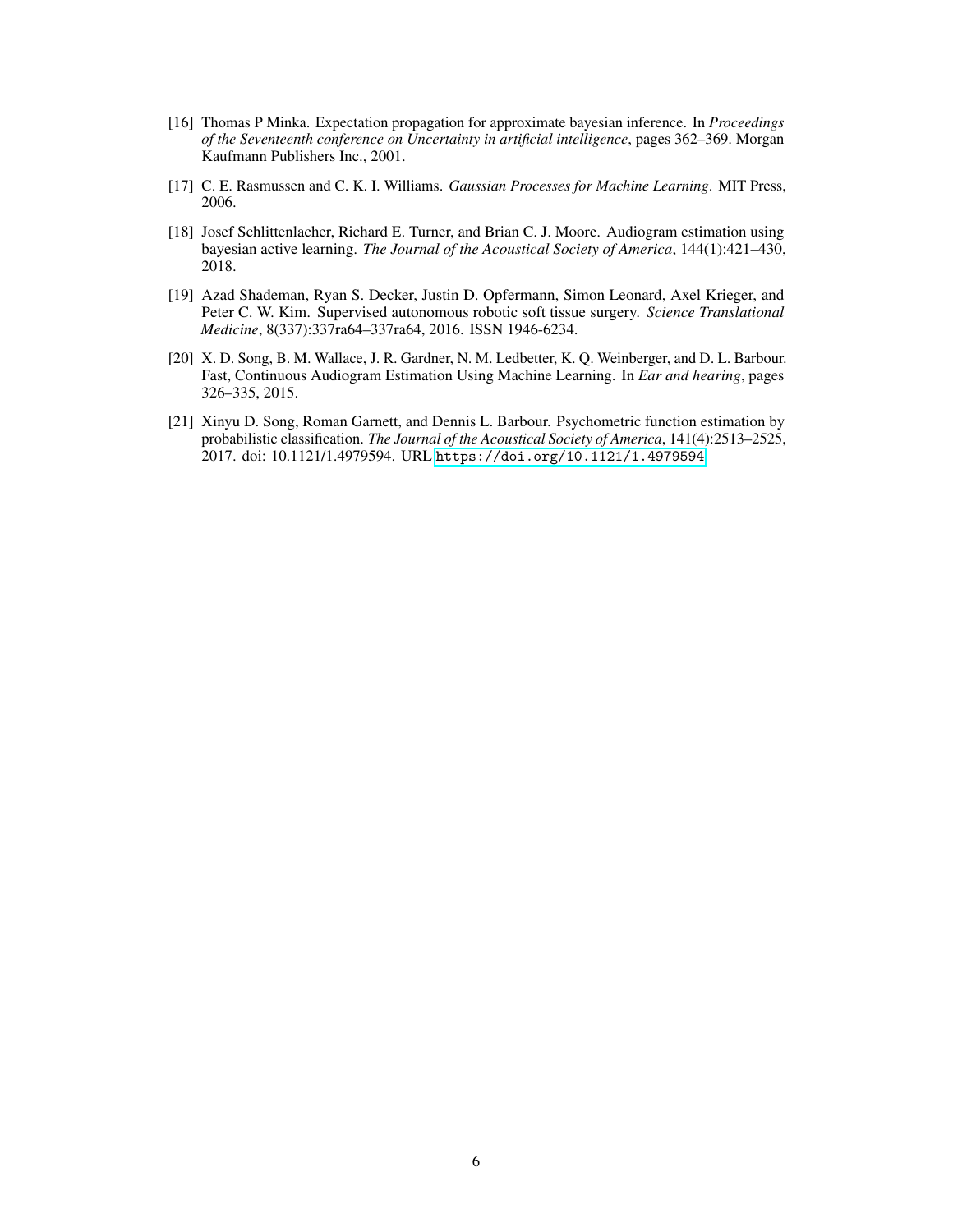## A Appendix

**Model**  $\mathcal{M}_f$  **predictive distributions**. The EP algorithm renders a Gaussian approximation to the latent predictive distribution,  $p(f^* \mid \mathbf{x}^*, \mathcal{D} \cup \mathcal{D}', \mathcal{M}_f) \approx \mathcal{N}(\mu_{f|\mathcal{D}}, \sigma_{f|\mathcal{D}}^2)$ , which in turn lets us compute the predictive distribution:

$$
p(y^* \mid \mathbf{x}^*, \mathcal{D} \cup \mathcal{D}', \mathcal{M}_f) = \mathcal{B}\left(\Phi\left(\frac{\mu_f|\mathcal{D}(\mathbf{x}^*; \hat{\theta})}{\sqrt{1 + \sigma_{f|\mathcal{D}}^2(\mathbf{x}^*; \hat{\theta})}}\right)\right),\tag{6}
$$

which is a Bernoulli distribution. Let p be the success probability,  $p = Pr(y^* = 1 | \mathbf{x}, \mathcal{D} \cup \mathcal{D}', \mathcal{M}_f)$ , the differential entropy of this distribution is given by the Bernoulli entropy function h:  $H[\mathcal{B}(p)] =$  $h(p) = -p \log p - (1-p) \log(1-p).$ 

<span id="page-6-0"></span>Model  $\mathcal{M}_g$  predictive distributions. The conjoint correlation parameter  $\rho_t$  is marginalized by sampling 50 linearly uniformly spaced points in [−1, 1] This requires a different strategy for computing the predictive distributions:

$$
p(y^* \mid \mathbf{x}^*, \mathcal{D} \cup \mathcal{D}', \mathcal{M}_g) = \sum_j \mathcal{B}\left(\Phi\left(\pi \frac{\mu_{g|\mathcal{D}}(\mathbf{x}^*; \hat{\theta}_{g,j})}{\sqrt{1 + \sigma_{g|\mathcal{D}}^2(\mathbf{x}^*; \hat{\theta}_{g,j})}}\right)\right) p(\rho_{t,j}),\tag{7}
$$

which is a uniform mixture of Bernoullis. Since Bernoulli distributions are closed under taking mixtures, we can readily compute the entropy of [\(7\)](#page-6-0).

Evidence and model-marginal predictive distribution computations. For both models, we approximate the latent predictive distribution by a Gaussian distribution using the EP algorithm. We have also assumed that the MAP point estimate for the hyperparameters is relatively reasonable for all but the task hyperparameter  $\sigma_t^2$ . Using Bayes rule, we compute the posterior probability of each model given the data:

$$
p(\mathcal{M} \mid \mathcal{D}) = \frac{p(\mathbf{y} \mid \mathbf{X}', \mathcal{M})p(\mathcal{M})}{p(\mathbf{y} \mid \mathbf{X}')} \tag{8}
$$

using a simple quadrature rule for computing  $p(\mathbf{y} \mid \mathbf{X}', \mathcal{M}_g)$ . For computing  $p(y^* \mid \mathbf{x}^*, \mathcal{D} \cup \mathcal{D}')$ , we also note that this is a mixture of Bernoullis, and thus computing its entropy is straightforward.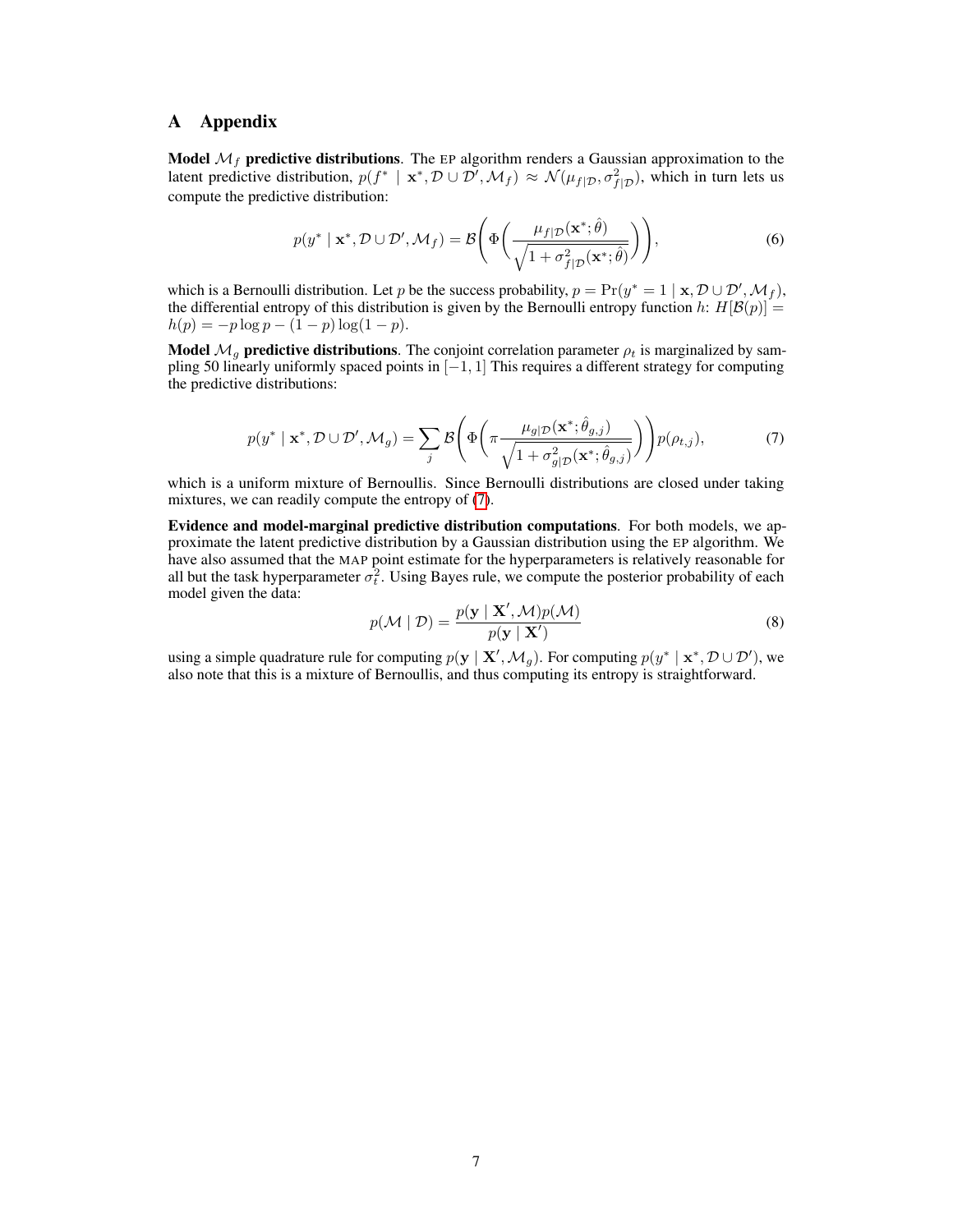<span id="page-7-0"></span>

|                   | Degree of hearing loss Hearing loss range (dB HL) |
|-------------------|---------------------------------------------------|
| Normal            | $-10$ to 15                                       |
| Slight            | 16 to 25                                          |
| Mild              | 26 to 40                                          |
| Moderate          | 41 to 55                                          |
| Moderately severe | 56 to 70                                          |
| Severe            | 71 to 90                                          |
| Profound          | 91                                                |

| Table 2: Hearing loss classification using pure-tone average [4]. |  |
|-------------------------------------------------------------------|--|
|                                                                   |  |

<span id="page-7-1"></span>

Table 3: Median probability of the best model for BADS across 10 repetitions for all 49 combinations of (OLD, NEW) new experiments. Upper and lower quartiles displayed by the shaded regions.